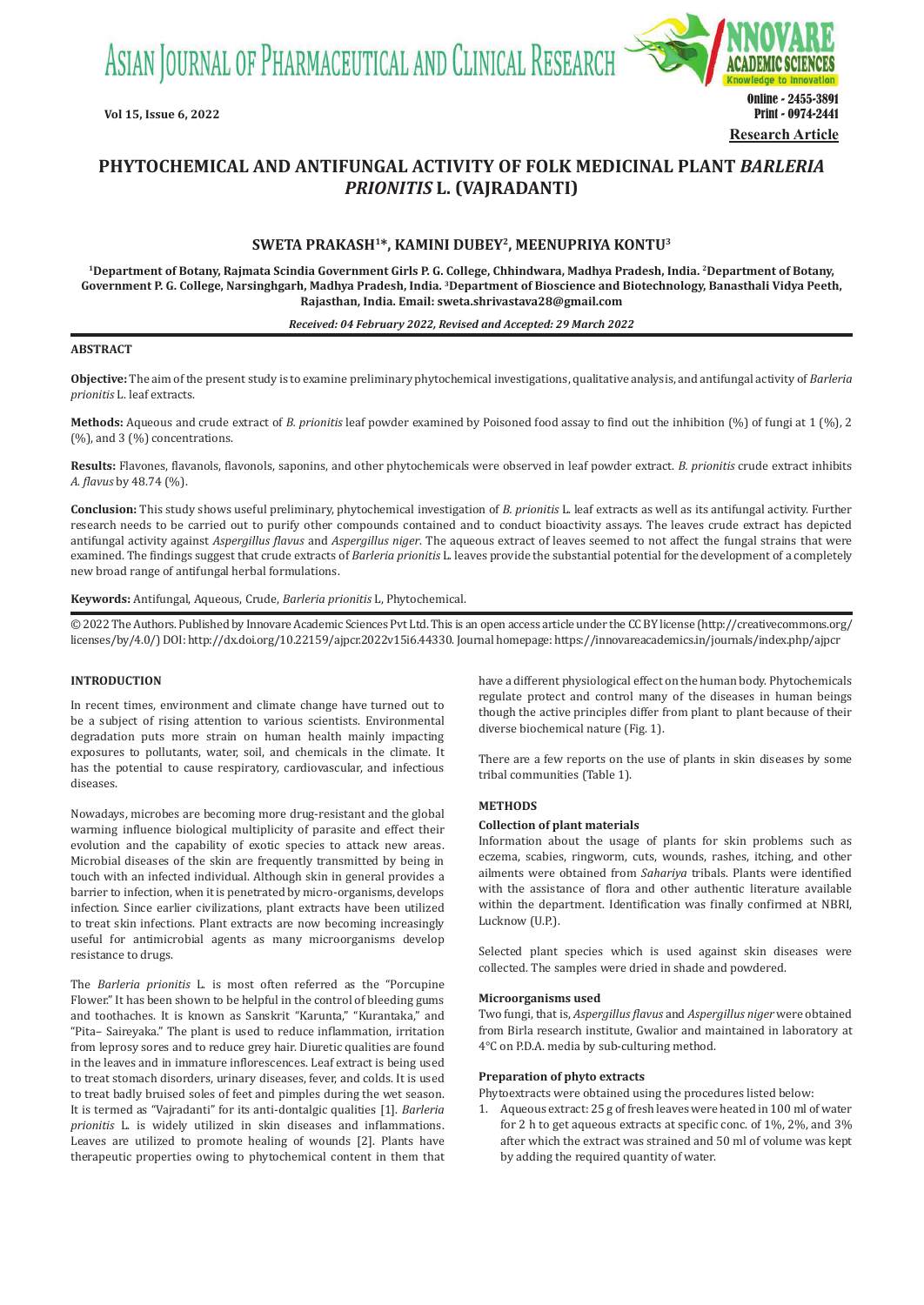| <i>prionitis</i> in skin diseases |                  |            |                           |  |  |  |  |
|-----------------------------------|------------------|------------|---------------------------|--|--|--|--|
| Name of<br>the tribal             | <b>Place</b>     | used       | Plant parts Skin diseases |  |  |  |  |
| Bhil                              | Jhabua, M.P.     | Leaves     | Cuts                      |  |  |  |  |
| Kondh                             | Phulbani, Orissa | Leaves     | <b>Scabies</b>            |  |  |  |  |
| Oraons                            | Surguja, Orissa  | Leaves     | Wounds                    |  |  |  |  |
| Paliyar                           | T. Nadu          | Stem bark, | Skin diseases             |  |  |  |  |
|                                   |                  | leaf       |                           |  |  |  |  |
| Paniyas                           | Wayanad,         | Whole      | Eczema, Black heads,      |  |  |  |  |
|                                   | Kerala           | plant      | ringworm, fungal          |  |  |  |  |
|                                   |                  |            | diseases                  |  |  |  |  |
| Sahariya                          | Sheopur, M.P.    | Leaves     | Skin diseases             |  |  |  |  |
| Tharus                            | Varanasi. U.P.   | Leaves     | <b>Boils</b>              |  |  |  |  |
| Vasava                            | Ahmedabad,       | Leaves     | Skin rash, Scabies        |  |  |  |  |
|                                   | U.P.             |            |                           |  |  |  |  |
| Gujjar                            | Uttarakhand      | Leaves     | Skin allergy              |  |  |  |  |

**Table 1: Review of various tribal communities use** *Barleria* 

2. Crude extract: 25 g of fresh leaves were soaked in a pestle and mortar with 50 ml distilled water and the extract was kept 24 h/7days and then strained to obtain crude extracts at 1%, 2%, and 3% conc. After extracting, the required quantity of water was added to adjust the 15 ml volume. This extract has a conc. of 100%, that is, (1:1 weight/ volume basis).

## **Antimicrobial assay**

## *Poisoned food technique*

The fungal activity of *B. prionitis* against the fungi was tested using the poisoned food technique. This 6 mm diameter fungal growth disk was excised from the periphery of 3–7 day old cultures and inoculated aseptically in the central core of a Petri dish comprising the PDA with a specific amount of plant extracts. The appropriate control (i.e., no plant extract) was established.

At 25°C, the inoculation plates were maintained. Between 48 h and 36 h following incubation, the circumference of the fungus was observed every 24 h.

After incubation colony diameter was measured and compared with control. Percent inhibition of growth of fungus due to plant extract was calculated as followed [3].

Percentage mycelia inhibition =  $[(dc-d1)/dc] \times 100 =$  I

 $dc =$  colonial size in controls,  $d1 =$  colonial diameter in extracts  $dc =$ colonial diameter in control, d1 = colony diameter in extract.

#### *Phytochemical analysis*

Phytochemical analysis of alkaloids, anthraquinones, cardenolides, flavonoids, flavonols, flavonols, flavones, flavanols, flavononones, iridoides, leucoanthocyanin, phenolics, saponin and steroids aqueous extract was done for the presence or absence of active secondary metabolites (Table 2) [4].

## **RESULTS AND DISCUSSION**

Flavones, flavanols, flavonols, saponins, and other phytochemicals were observed in the extract (Table 2). Flavones were found in *B. prionitis* Aqueous extract (1%) inhibited pathogens at reduced level. Flavonoids are hydroxylated phenolic compounds that found in plants produce in reaction to microbial infection. This is not unusual that they were being discovered to be efficient antimicrobial compounds *in vitro* against a wide variety of microorganisms. The plant extracts analyzed did not contain any alkaloids. These phytochemicals have antimicrobial properties and are proven to work through various methods. The aqueous extract showed inhibition towards *A. flavus* (3.23% and 2.22%, respectively) but no inhibition toward *A. niger* (Table 2 and Fig. 2).



**Fig. 1:** *Barleria prionitis* **L.**



**Fig. 2: Inhibition of fungi (%) with different concentrations of**  *B. prionitis* **L. leaf extracts**

Its crude extract inhibits *A. niger* and *A. flavus* by 16% and 5.40%, respectively.

With crude extract (2%) there was 11.11%, 3.23% inhibition against *A. flavus* and *A. niger.* whereas higher inhibition 30% and 10.9% was observed against *A. niger* and *A. flavus*.

Crude extracts of *B. prionitis* leaves were discovered to have antimicrobial activity against a fungus species (*A. flavus*) (48.74%). The crude extract looks to be far more active than the aqueous extract. The inhibitory efficacy of *B. prionitis* aqueous extract was not discovered. According to research, the antifungal action of the extract is due to the presence of various compounds in the extract. Reports indicate that the antifungal activity is due to the presence of different compounds in the extract including flavonols, flavones, flavanols, iridoids, and saponins [5-7] (Table 3).

These findings validate traditional knowledge of indigenous users about plant species as antimicrobial agents and they provide early scientific justification for the usage of these plants for antifungal activity. To ensure proper sustainability usage of such plants, local communities understanding should be increased, merging traditional knowledge with modern science. The findings of this study also indicate the therapeutic use of the plants tested, implying that some plant extracts include antimicrobial characteristics that could be employed as antimicrobial agents in novel medicine to treat contagious disorders caused by pathogens.

The foremost active extracts are often subjected to isolation of the therapeutic antimicrobials and undergo more pharmacological evaluation.